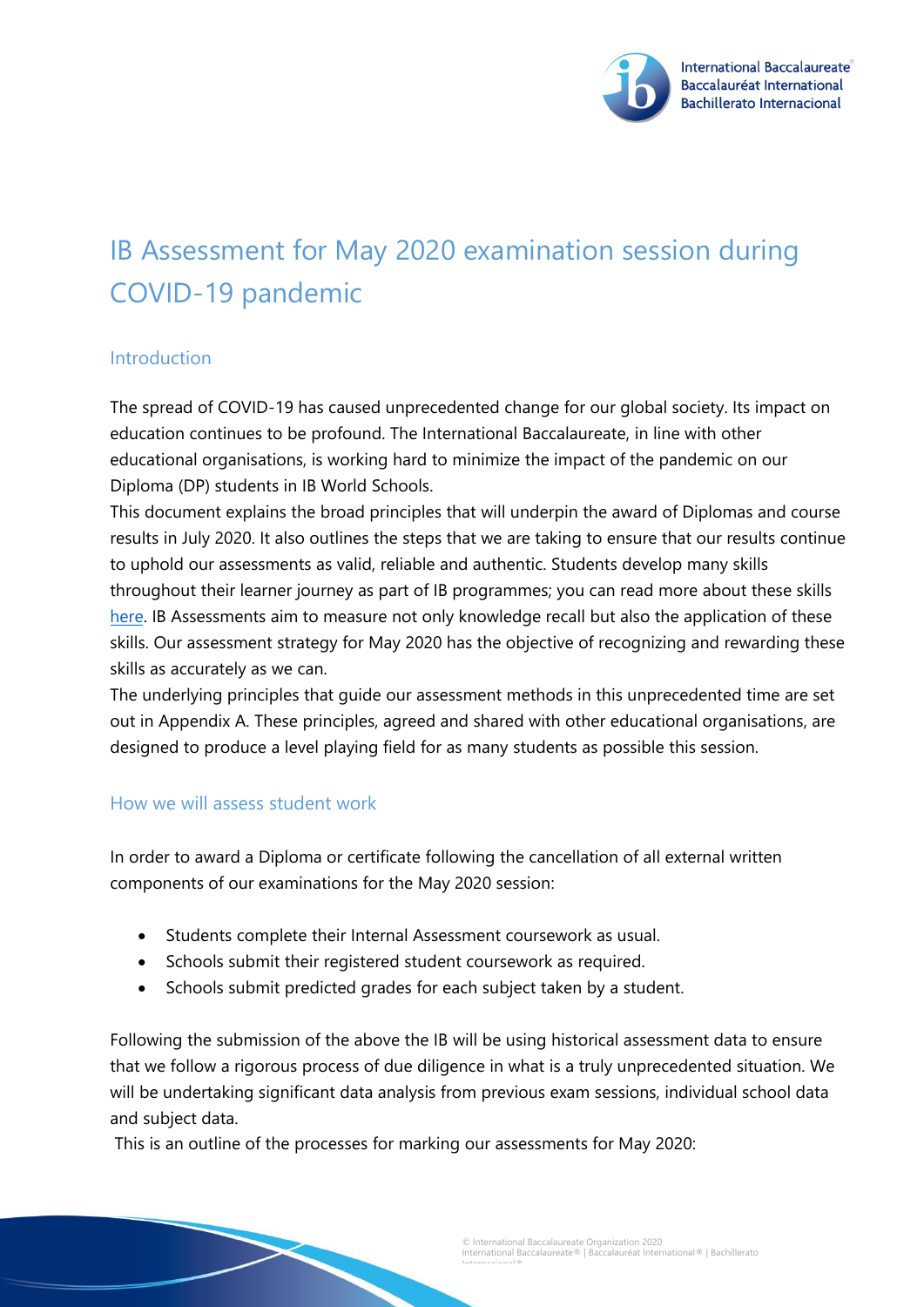- Every item of coursework in most subjects will be fully marked by trained and experienced Examiners. Normally, only a sample of marks in one subject from an individual school is moderated to ensure uniform standards between schools, so this is a major change for us.
- The IB has well-established processes with built in quality controls to ensure that Examiners and Moderators work to the same standards as each other. These processes will be used exactly as in previous sessions. You can find out more about ensuring marking reliability [here.](https://ibo.org/programmes/about-assessment/)
- Extended essay and theory of knowledge coursework are being externally examined in the usual way. The deadline for submission of this material by schools had passed before the widespread impact of COVID-19 and students should have completed it well in advance of this date.
- Predicted grades will play a larger role in determining grades this year. Usually they provide an indication of how our schools believe this year compares to previous years which supports any changes to the overall outcomes. This year they are an active element of determining what final mark each student receives.
- We are able to award grades for schools for which we have no historic data. In these instances, in place of the historic data, we will use a formula based on the pooled information from every school taking that subject, based on coursework marks and predicted grades.
- Our commitment to stakeholders and schools is that this year the overall outcomes will look similar to May 2019 unless there is clear evidence why the overall cohort has changed. In particular we will be mitigating for the difficulties of the pandemic in setting boundaries rather than tightly adhering to the standards set in the grade descriptors.
- As we do every session, we will undertake quality checks to identify students where we need to review the marking due to unexpected results.
- The Final Award Committee will convene before results are issued. This committee consists of IB staff, the Chair of the IB Examining Board, and members of the Examiner community. The committee examines the results before publication to ensure that all assessment processes have been carried out fairly, with due diligence, and that these processes comply with our own *General Regulations* as agreed with national regulators.
- As usual, the *General Regulations* have provision for schools and students to appeal against our results.

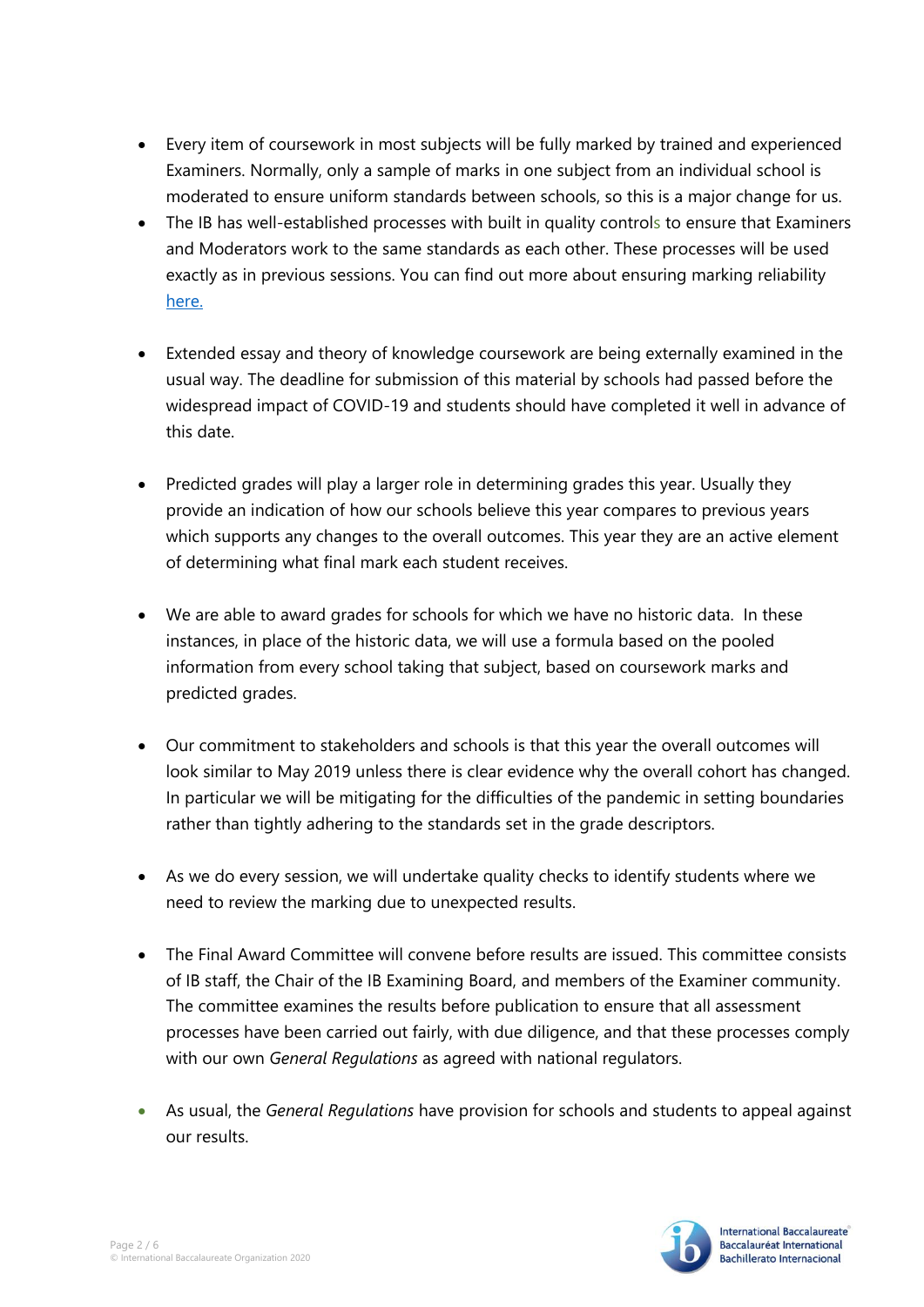#### How we will award the final grades.

We know that there are links between coursework marks, predicted grades and final awarded grades. Our historical data, together with this session's coursework marking and predicted grades, will allow us to set the grade boundaries for each subject this May.

IB staff are working with an education organisation that specializes in data analysis, standards, assessment and certification. Together we have developed a method that uses data, both historical and from the present session, to arrive at the subject grades for each student. In our usual way, these grades will be converted into points that contribute to the student's overall Diploma Programme results. We have provided more detail about why we are not relying on predicted grades alone in Appendix B.

#### Implications for retake and anticipated students

#### Anticipated students

Anticipated students will be treated like all other students this year and will be awarded a grade based on the work submitted to the IB. Grades received in the May 2020 session will count towards a final Diploma in the usual way. Students will also be able to retake any anticipated subjects in future sessions, if these subjects are available.

#### Retake students

Retake students will need to submit new coursework in order to receive a new grade. This is because the IB is only assessing coursework now that the May examinations have been cancelled. We cannot base grades on a coursework result from a previous year. Subject teachers will be required to confirm that a student's submitted work is new and the IB may request a copy of the previous coursework to validate this as part of its sampling processes.

In principle, "new coursework" means that entirely different work should be submitted for assessment. It is not acceptable for a student to make minor changes to work that has been submitted previously. However, we recognize that for very substantial coursework tasks (for example: the design project for Design Technology) this may not be feasible. In such cases, *substantial* modification of the original work is acceptable. Modified work that has been submitted will be marked as though it is new.

### Release of Results

The IB intends to release results as planned on 5 July 2020. It is important for students to receive their Diploma certificates promptly so that they can proceed to the next stage

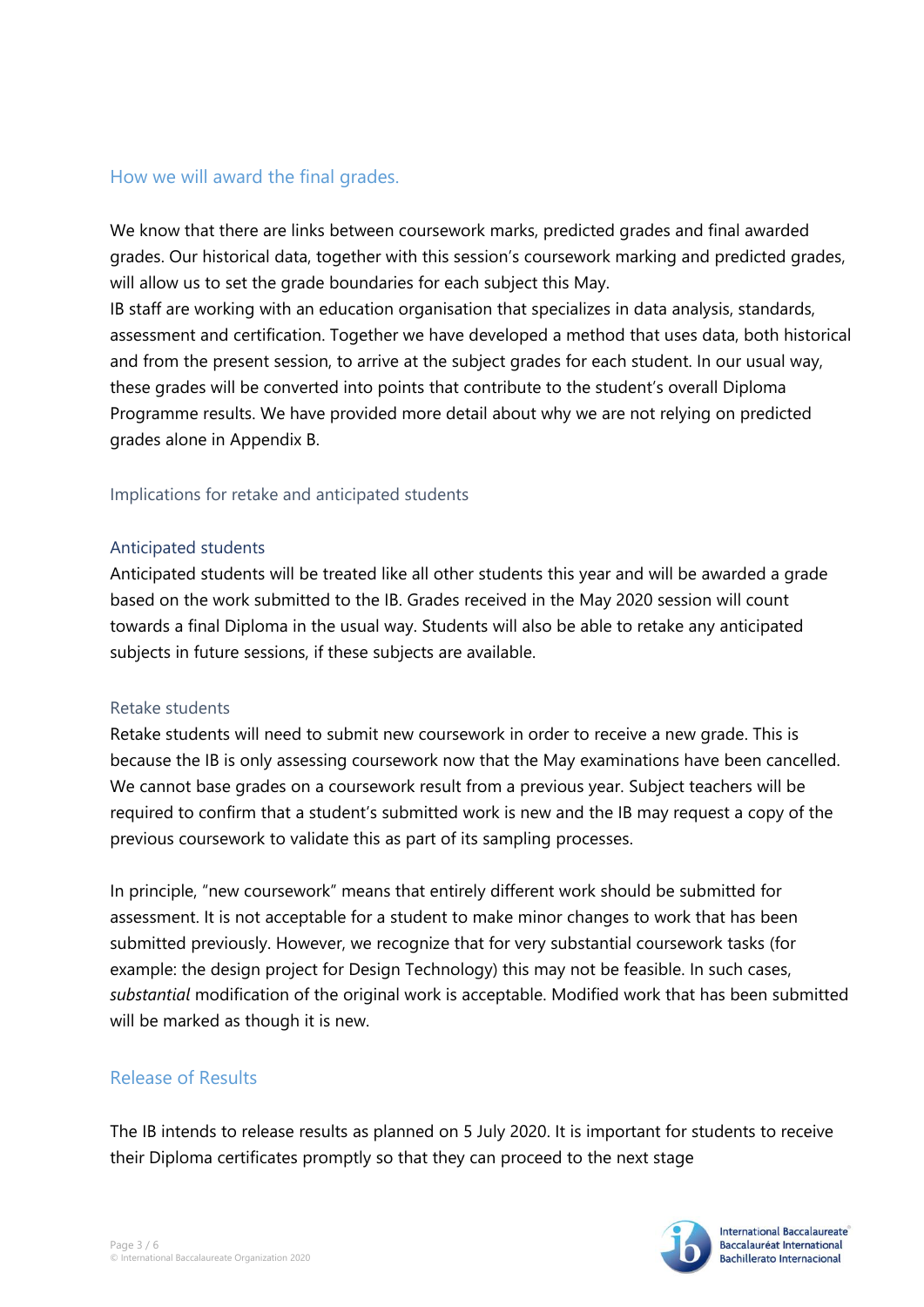of their life. Should there be a change to this date we will communicate with schools as soon as we can.

## Recognition

The IB has been in regular communication with universities across the globe and in particular has been focusing on those which we know from historic data are the most popular with IB students. The IB has provided university partners with clear information about the coursework that have been completed during the students' participation in the two years of the DP, and the overall process by which final marks were determined in this unprecedented event. We will continue to ensure the validity and the reliability of our assessment protocols The IB has also been in dialogue with ministries of education, education regulators and other similar bodies across the world to ensure that they too are confident with our approach and that students will be appropriately recognised where required.

## Conclusion

These assessment arrangements represent the fairest approach we can take for all our students. We intend that the results awarded to our IB graduates of May 2020 will reflect, with validity and reliability, the high standards and dedication to learning that our students have shown throughout their learner journey in their IB World Schools.

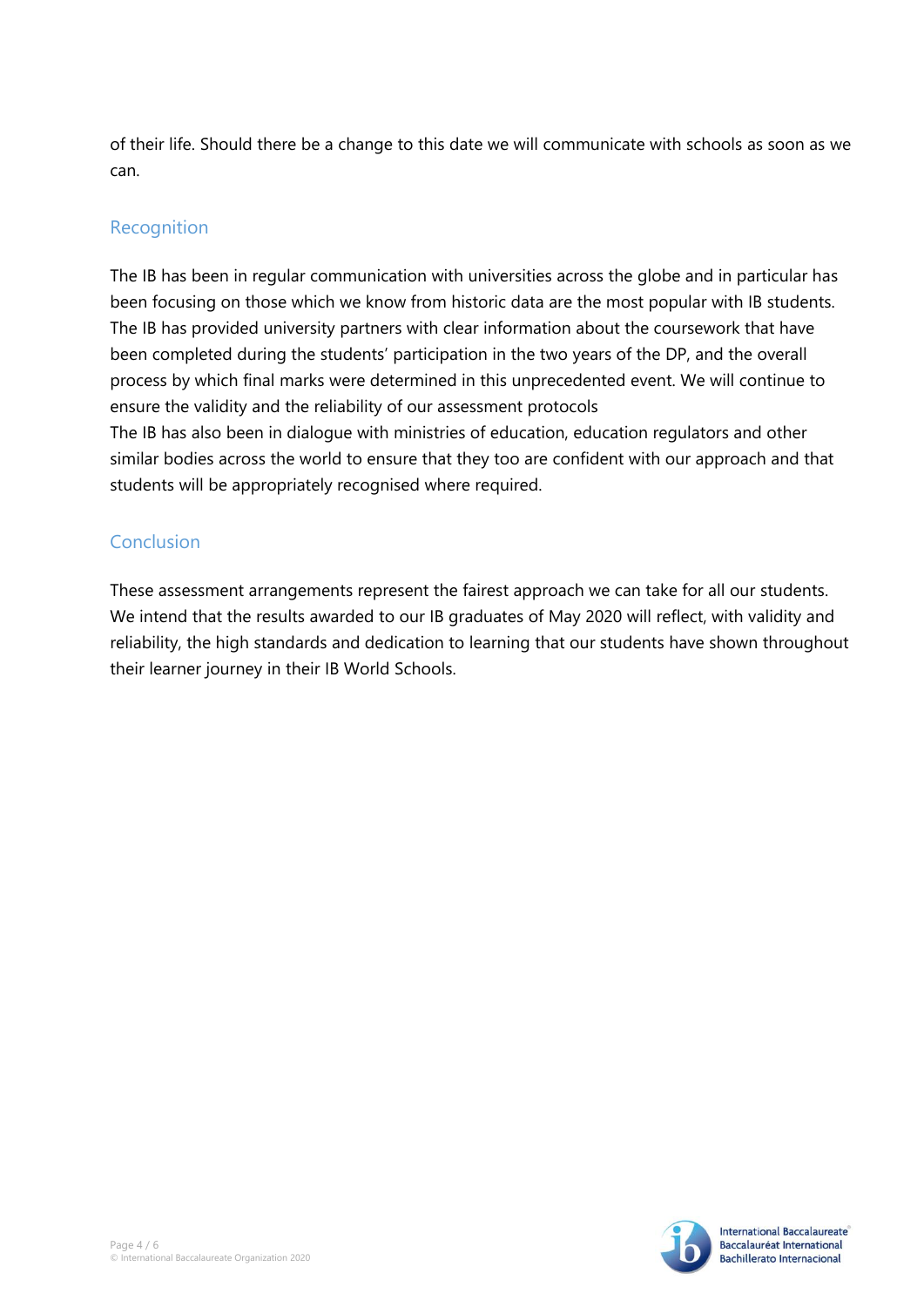## APPENDIX A

FROM JOINT STATEMENT: *These have been agreed in collaboration with other international bodies – Cambridge International Education, Oxford AQA, Pearson*

- 1. We will follow the principles set out by the regulators.
- 2. As in previous years, we will maintain the same standards.
- 3. We will develop a process that will provide a calculated grade which reflects students' performance as fairly as possible
- 4. We will ask teachers, who know their students well, to submit their judgement about the grade that they believe the student would have received if exams had gone ahead.
- 5. To produce this, teachers may be asked to consider a range of evidence and data.
- 6. We will combine this information with other relevant data and statistical information where this is available, and use this to produce a calculated grade for each student
- 7. We will aim to ensure that the distribution of grades follows a similar pattern to that in other years, so that this year's students aren't disadvantaged.
- 8. We will issue results on the usual day. If this changes we will let you know.
- 9. The graded certificates we produce will look the same as usual.
- 10. We will work with university associations and universities around the world to ensure that the grades awarded this year are valued equally to those awarded in any other year.